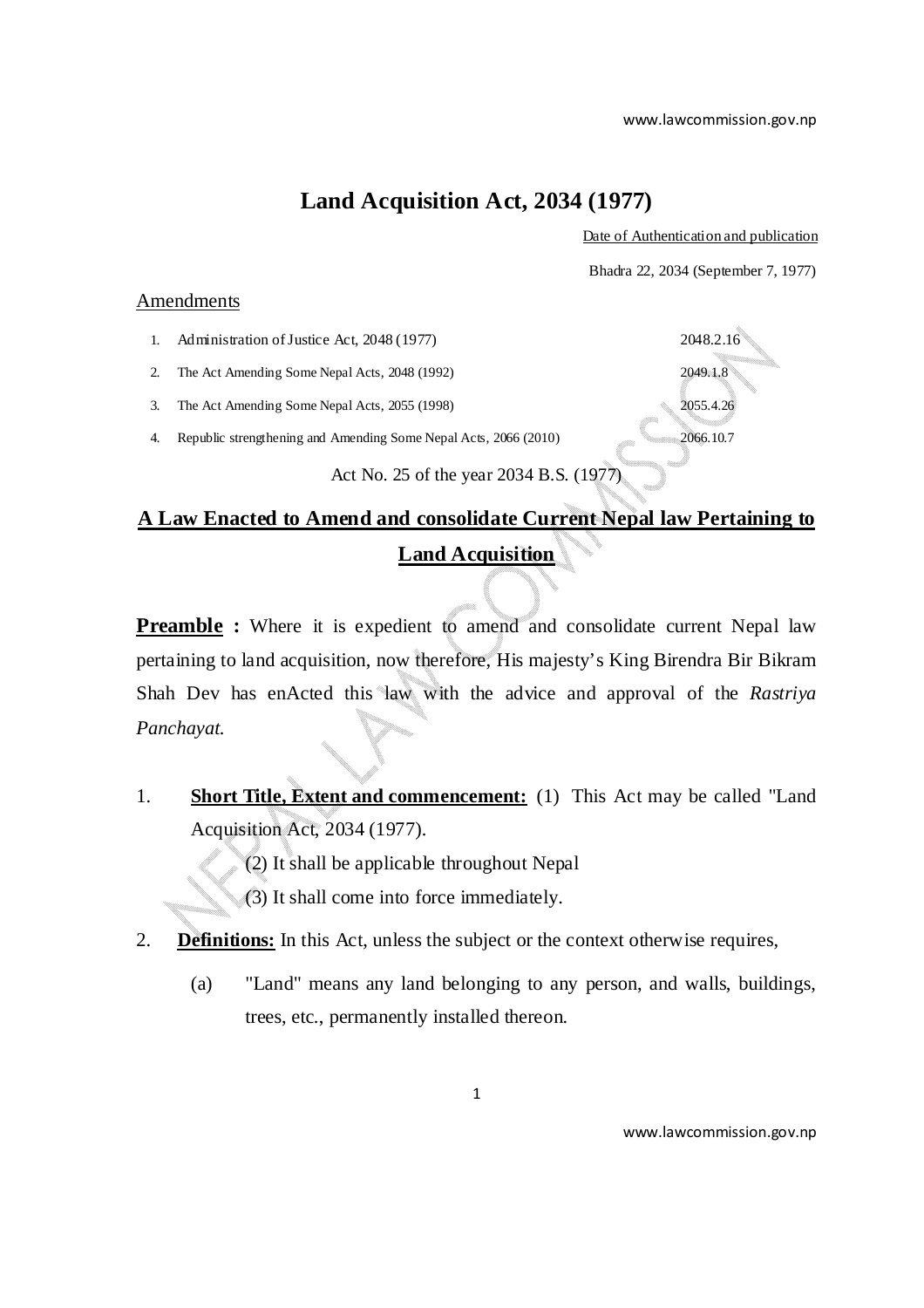- (b) "Public Purposes" means undertaken in the interest of or for the benefit or use of the general public, or functions to be undertaken by Government of Nepal and the term also included the following:
	- (1) Project approved by Government of Nepal.
	- (2) Project undertaken by local bodies in different levels.
- (c) "Local Officer" means an officer designated by Government of Nepal and where no such officer is designated, the Chief District Officer.
- (d) "Concerned person" means the person who is entitled to the compensation payable for lands acquired under this Act.
- (e) "Institution" means a Company, Development, Board, or Corporation established or formed pursuant to the prevailing law.
- 3. **Power of Government of Nepal to Acquire Lands for Public Purpose :**  Government of Nepal may, if it so deems necessary, acquire any land at any place for any public purpose, subject to compensation under this Act.
- 4. **Power to Acquire Land for Institution :** (1) In case institution requests Government of Nepal for the acquisition of land for any of the following purposes, subject to payment of compensation and all other expenses under this Act, Government of Nepal may decide to have the land acquired for such institution:-



(b) To operate a project connected with an institution fully owned by Government of Nepal, or to construct a go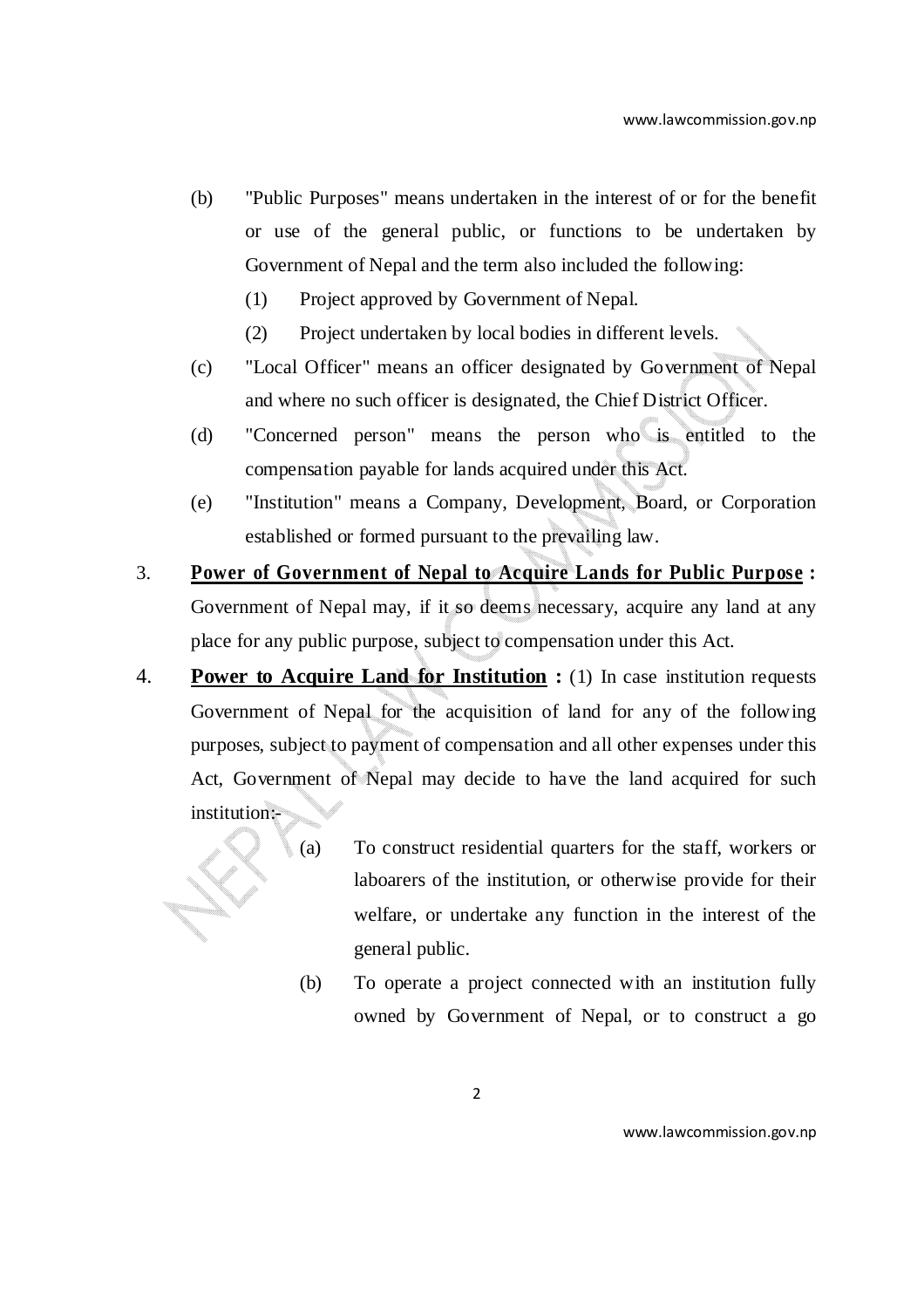down for the storage of any commodes or material connected with or manufactured by any such institution.

(2) Proceeding regarding the acquisition of land under this Act shall not be initiated unless the institution requesting for land acquisition has executed a deed in respect to the following matters:

- (a) Payment to Government of Nepal of all the expenses incurred or likely to be incurred for the acquisition of the land.
- (b) If the land is meant for the construction of residential quarters for workers or technical personnel, or for any function intended for their comfort, the period required for the completion of such building, the design or type thereof, and the such building, the design or type thereof, and the period for which it will be maintained.
- (c) If any other construction purpose, the estimated time for construction and mode of for use.

(3) Notwithstanding anything contained pursuant to Sub-section (1), Government of Nepal shall not acquire the land except practical purpose of agricultural for research, if the institution requires the land for agriculture.

5. **Decision of Acquiring Land and Officer for Preliminary Action**: (1) At least Gazetted Class Three Officer or Head of the Office in case Gazetted Officer is not available at that Office acquiring the land and the Project Chief in case of a project may initiate preliminary action to confirm the place and land after the decision made by the Government of Nepal to acquire the land for the purpose of Section 3 and 4.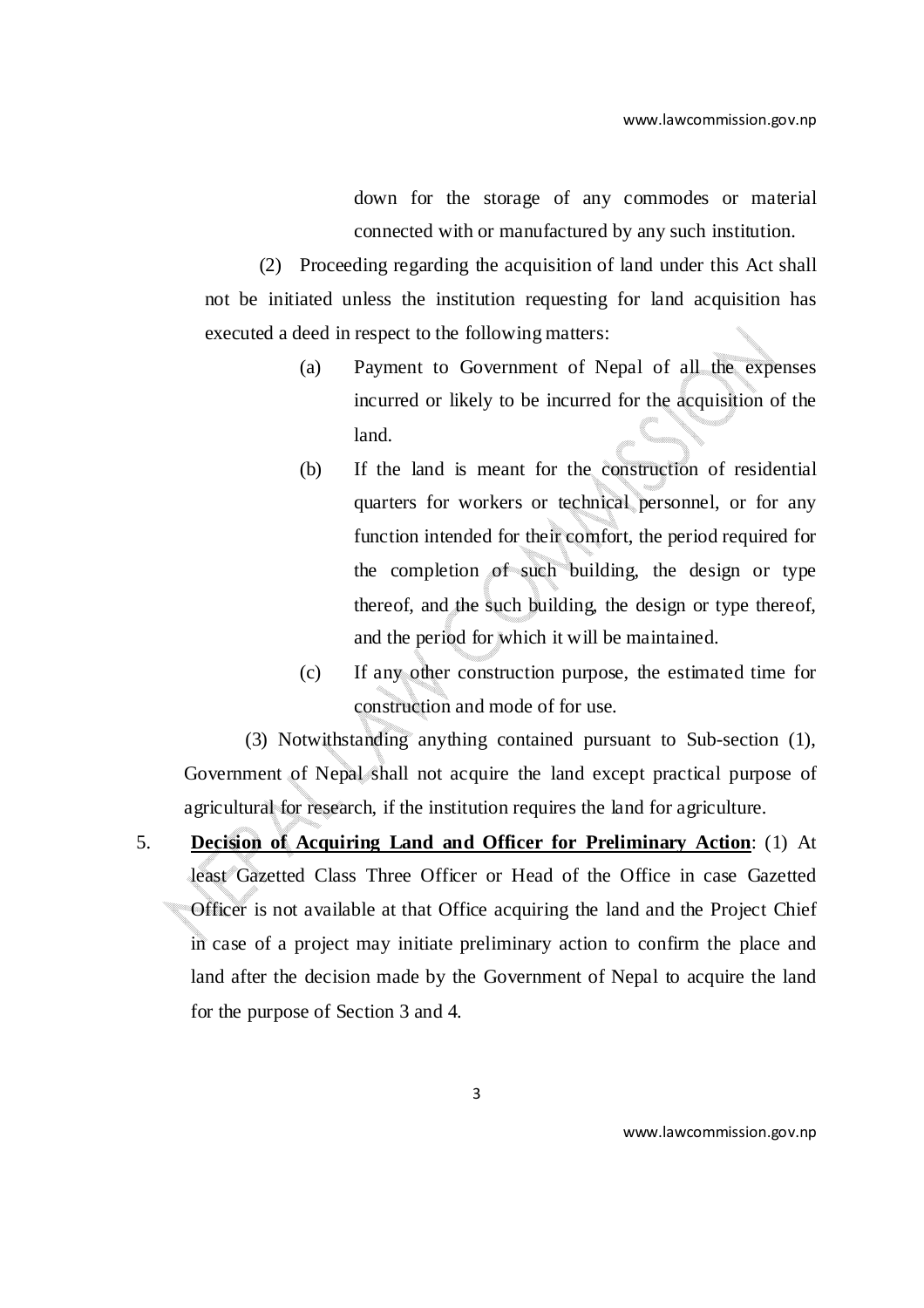(2) Notwithstanding anything contained in Sub-section (1), Government of Nepal may order at least Officer level employee of the institution, if such institution requests to nominate an employee to initiate preliminary action pursuant to Sub-section (1).

- 6. **Preliminary action relating to Acquire Land**: (1) The officer initiating preliminary Action pursuant to Section 5 shall put a copy of notice in following office or place for the purpose of stakeholder,
	- (a) A place where people mostly move near by the concerned land,
	- (b) Concerned Village Development Committee and Municipality Office,
	- (c) House door or compound wall, if house and compound wall has to be acquired.

(2) The officer initiating preliminary action may enter into the concerned land or house a compound along with employee and workers for the purpose of following works after three days of Notification pursuant to Subsection  $(1)$ .

- (a) To survey or mapping of such land,
	- (b) To collect the sample of the soil, stone etc, to dig or boring for to find out whether the land is appropriate or not to acquire.
	- (c) Erect pillars, etc., or otherwise demarcate lands considered suitable for acquisition,
	- (d) Install any equipment for any of the operations mentioned in Clause (a) or (b).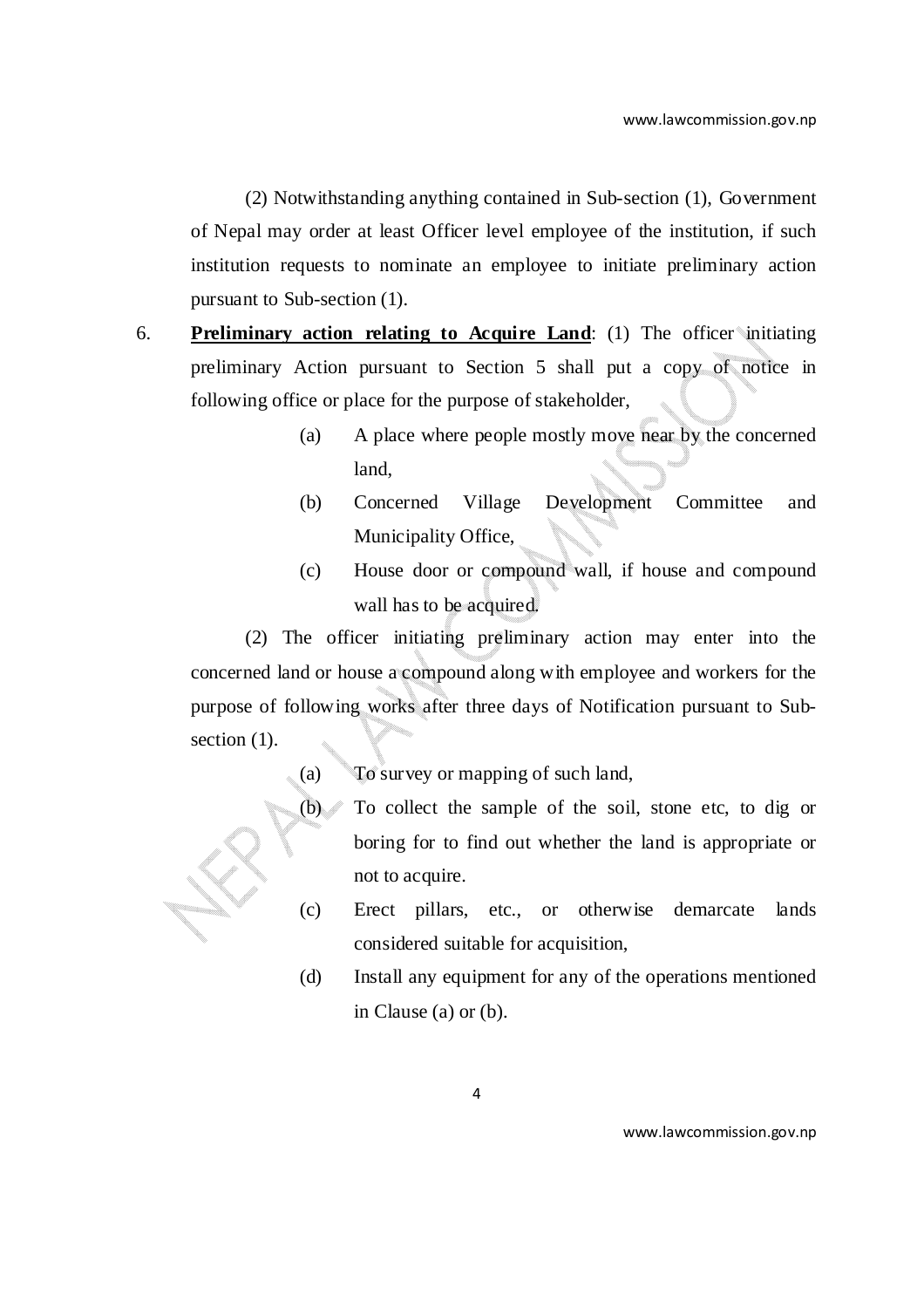(3) In case it becomes necessary to cut or uproot any crop or tree on the land which is to be acquired, or to remove or demolish any wall or obstruction located therein in the course of any of the operations indicated in Clause (a to d) of Sub-Section (2), any person may do so with the approval of the officer responsible for preliminary Action, and such functions shall be performed as far as possible in the presence of the concerned person.

7. **Compensation for Losses :** (1) Compensation shall be paid for losses resulting from clearing of crops and trees, and of demolition of walls, etc., or for damage, if any, suffered as a result of the removal or digging of earth, stone, ditches, or boring.

(2) The officer responsible for preliminary Action shall determine the amount of compensation payable under Sub-Section (1) and pay the same to the concerned person.

(3) In case the concerned person is not satisfied with the amount of compensation determined under Sub-Section (2), he/she may file a complaint with the chief District Officer on which he/she receives information thereof, and in such cases the decision of the Chief District Officer shall be final.

8. **Report to be Submitted in Respect to Findings of preliminary Action:** (1) The officer responsible for preliminary Action shall complete such Action within fifteen days from the starting of it, determinate whether the land is suitable for acquisition, and then submit a report containing necessary information in respect to such Action to the local office as early as possible .

(2) The report to be submitted under Sub-Section (1) shall also mention the amount of compensation determined under Sub-Section (2) of Section 7, and contain full particulars of losses.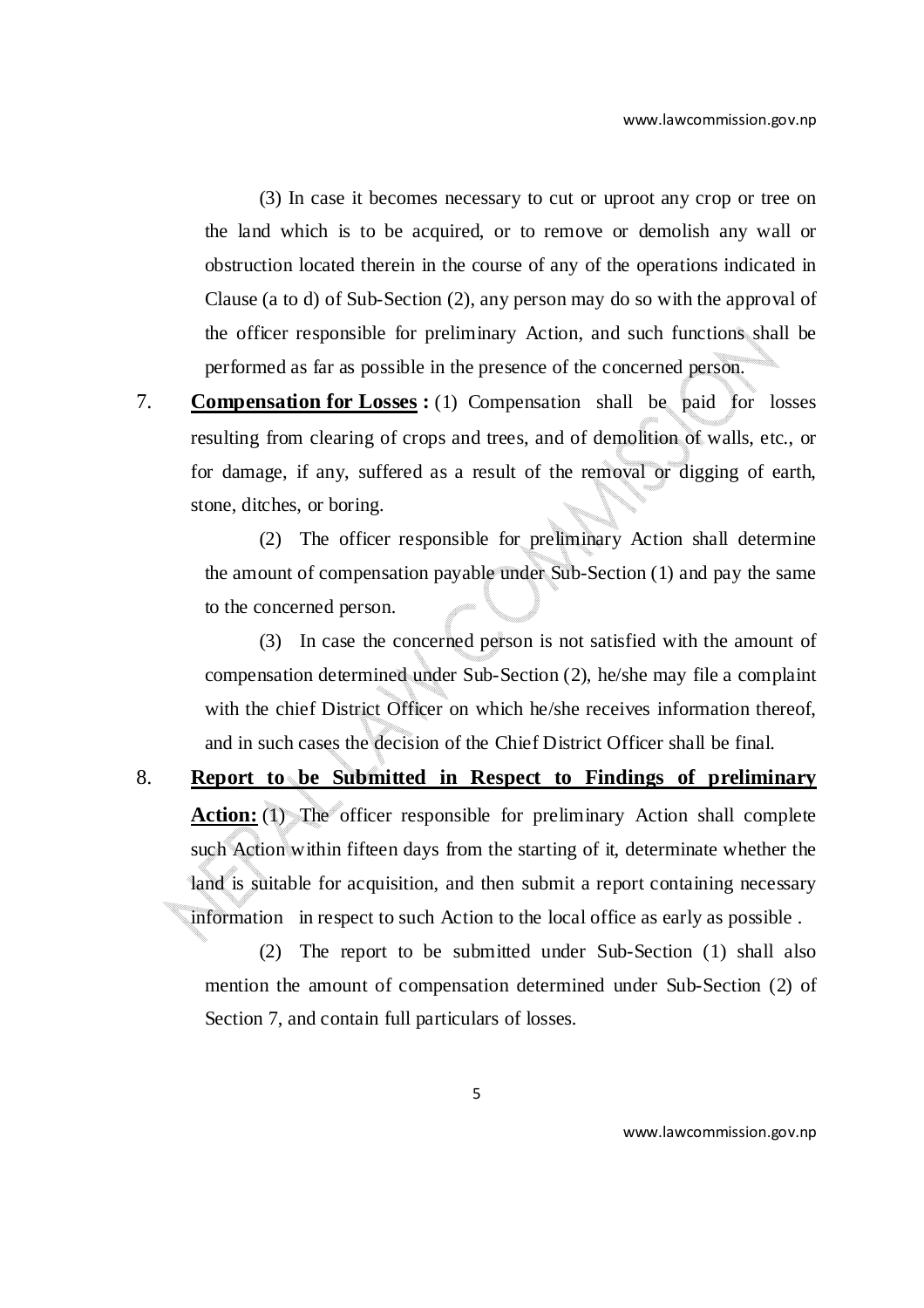- 9. **Notification of Land Acquisition :** (1) After receiving a report of preliminary Action submitted under Section 8, the local officer shall issue a notification containing the following particulars in respect to the land.
	- (a) The purpose for which the land is to be acquired,
	- (b) Whether only the land is to be acquired, or whether it is to be acquired along with the houses and walls located thereon,
	- (c) The name of the Village Development Committee and Municipality and ward number in which the land is located,
	- (d) The plot number, if the land has already been surveyed and measured,
	- (e) If the land has not already been surveyed and measured, such particulars as will help to identify it, and particulars regarding the boundaries thereof,
	- (f) Area of the land,
	- (g) Other necessary particulars,

(2) One copy of the notice mentioned in Sub-Section (1) shall be affixed at each of the following offices or places:

- (a) The local office of the project for which land is to be acquired,
- (b) District government office,
- (c) The appropriate Village Development Committee or Municipality Office,
- (d) The Land Revenue Office,
- (e) Thoroughfares Located around the concerned land,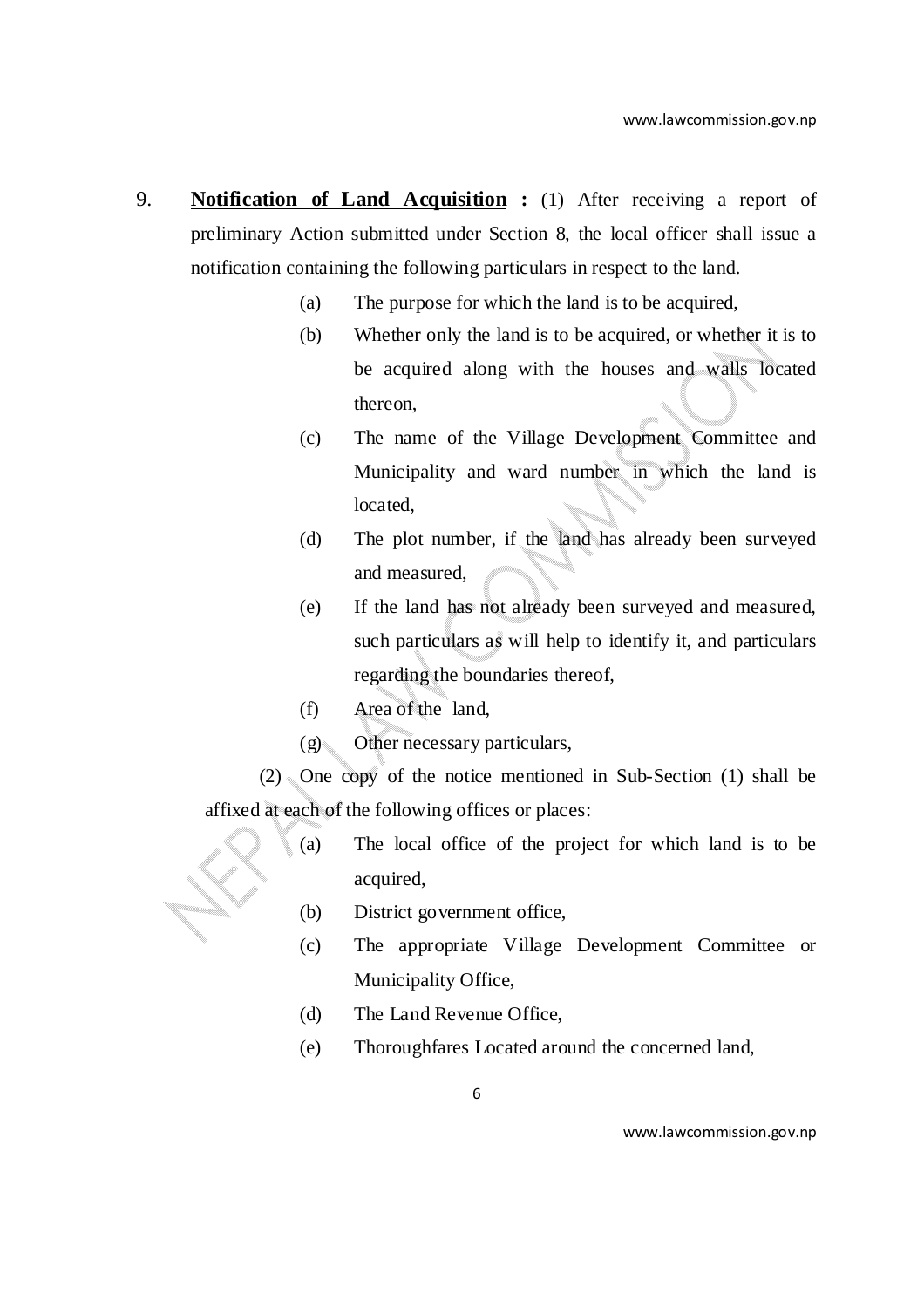(f) Such other place as the local officer may deem appropriate.

(3) In case the local officer is satisfied that the concerned person will not be able to know (about the land acquisition) notwithstanding the publication of a notice under Sub-Section (1), he/she may, if he/she so deems appropriate and feasible, personally send a notice to such person. In case the amount of compensation has already been determined by the time such notice is delivered to such person, the local officer shall also indicate in such notice the period within which he/she should appear for receiving the compensation, and the name of the office from where he/she should do so.

(4) After the notice mentioned in Sub-Section (1) has been affixed, the appropriate Land Revenue Office of documents relinquishing title to the concerned land in any manner. The suspension shall be lifted in case the local officer directs the Land Administration or Revenue Office in writing to that effect.

- 10. **Particulars to be Given in Notices Relating to Land Acquisition :** The notice to be issued under Sub-Section (1) of Section shall also indicate the following particulars for the information of the concerned person:
	- (a) Particulars to the effect that the concerned person shall submit an application claiming compensation within a minimum time-limit of fifteen days, along with documentary evidence of his/her title to the J. land,
	- (b) The time-limit within which the concerned person will be allowed to fell trees or corps grown by him/her on the land, and demolish houses or walls located therein, if he/she is permitted to do so.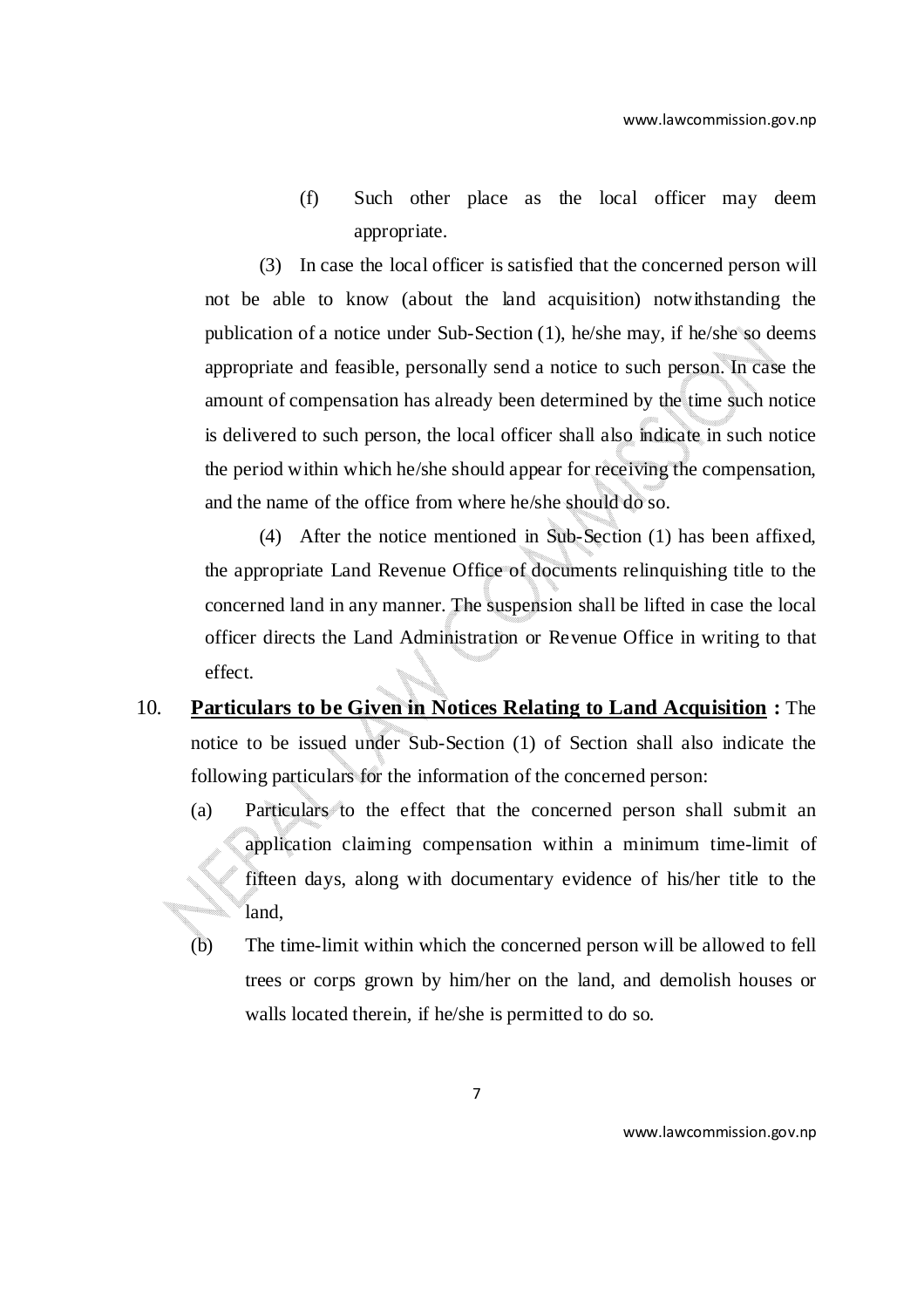11. **Right of Landowner to File complain :** (1) Within a time-limit of seven days from the date of the publication of a notice under Section 9, plus the time required for the journey involved, the concerned landowner may file a complaint with the <sup>\*</sup>Ministry of Home Affairs, the Government of Nepal through the local officer, explaining the reasons, if any, why his/her land should not be acquired. If the tenant has built any brick-house on the land with the consent of the landowner, such tenant may also file a complaint under this Sub-Section with respect to such house and the land occupied by it.

(2) Before taking a decision on the complaint filed under Sub-Section (2), <sup>\*</sup>Ministry of Home Affairs, the Government of Nepal shall consult the officer responsible for preliminary Action, and, if necessary, the local officer as well.

(3) For the purpose of taking decision in respect to the complaint filed under Sub-Section  $(1)$ , the  $^*$ Ministry of Home Affairs, the Government of Nepal hearing complains under this Section shall exercise the powers vested in a district court in respect to conducting local investigations (*sarjameen*), summoning witnesses, recording statements or procuring document.

(4) Decision on complaints to be made under Sub-Section (2), shall be pronounced ordinarily within fifteen days from the date of receipt of such complaint.

♣ Amendment by Amending Some Nepal Acts, 2048 (1992)

l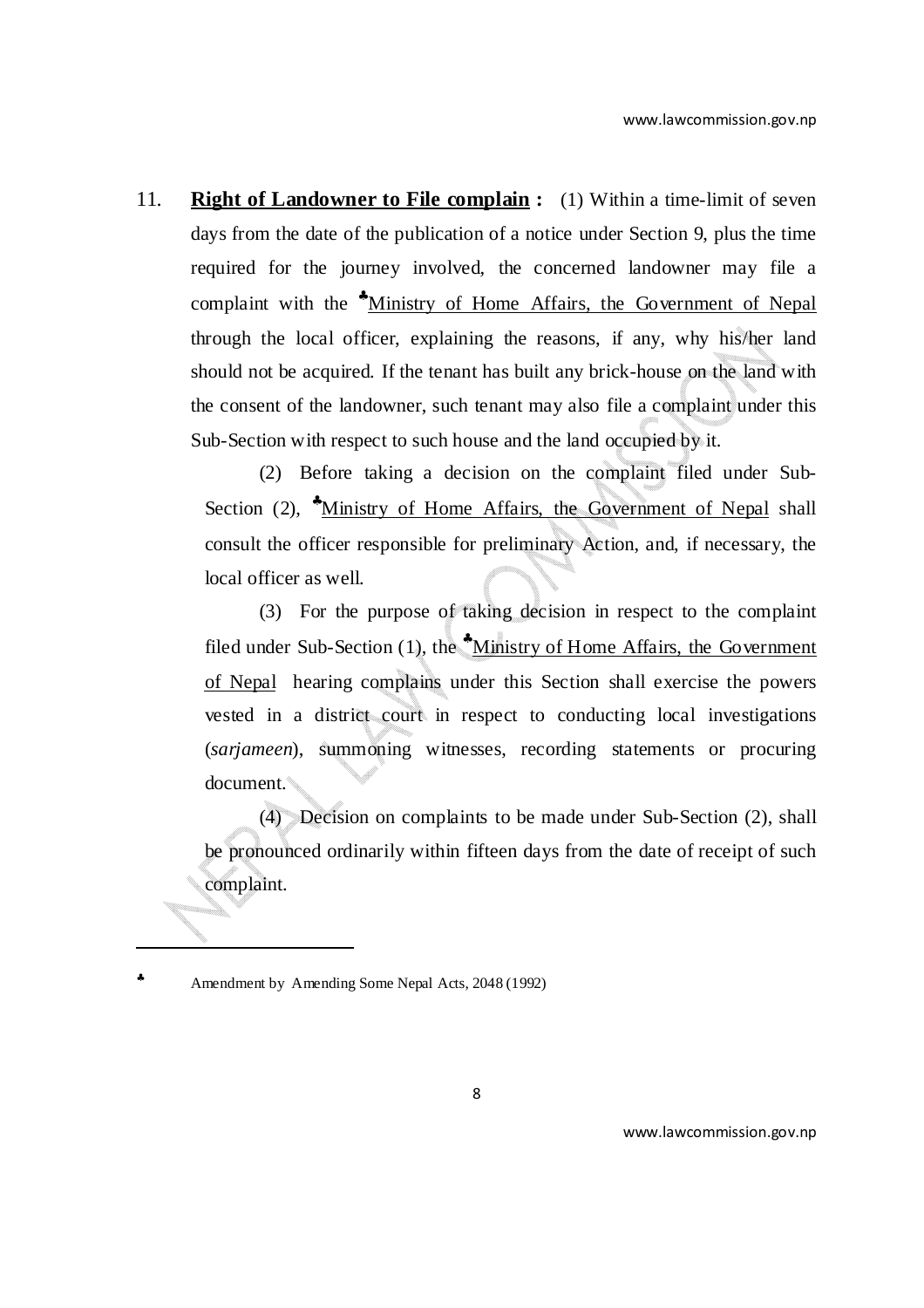12. **Power to Occupy Land :** (1) The local officer shall take possession of the concern land and hand it over to the office or institution for which it is acquired after a decision has been made on complaint, if any, filed under Sub-Section (1) of Sub-Section 11 after the publication of the notice under Sub-Section (1) of Section 9, or at any time after the expiry of the time limit for filing a complaint, if no complaint has been received. Such land may then utilized for the purpose for which it is acquired. After taking possession of the land in this manner, the local officer shall notify Government of Nepal accordingly.

(2) Notwithstanding anything contained in Sub-Section (1), in case any house is to be acquired along with the land, and if it is being occupied personally by the owner thereof, it shall not be taken possession of (by the local officer) unless (the owner thereof) is paid 50 percent of the amount of compensation payable to him/her, if such compensation has already been determined, or reasonable expenses in advance as required to enable him/her to shift his residence, if the amount of compensation has not already been determined.

### 13. **Form of Compensation and Officer powered to Determine It**: (1) Compensation payable under this Act shall be paid in cash.

(2) There shall be a committee consisting of the following officers to determine the amount of compensation payable under Sub-Section (1):

- (a) Chief District Officer,
- (b) Land Administrator or Chief of the Land Revenue Office,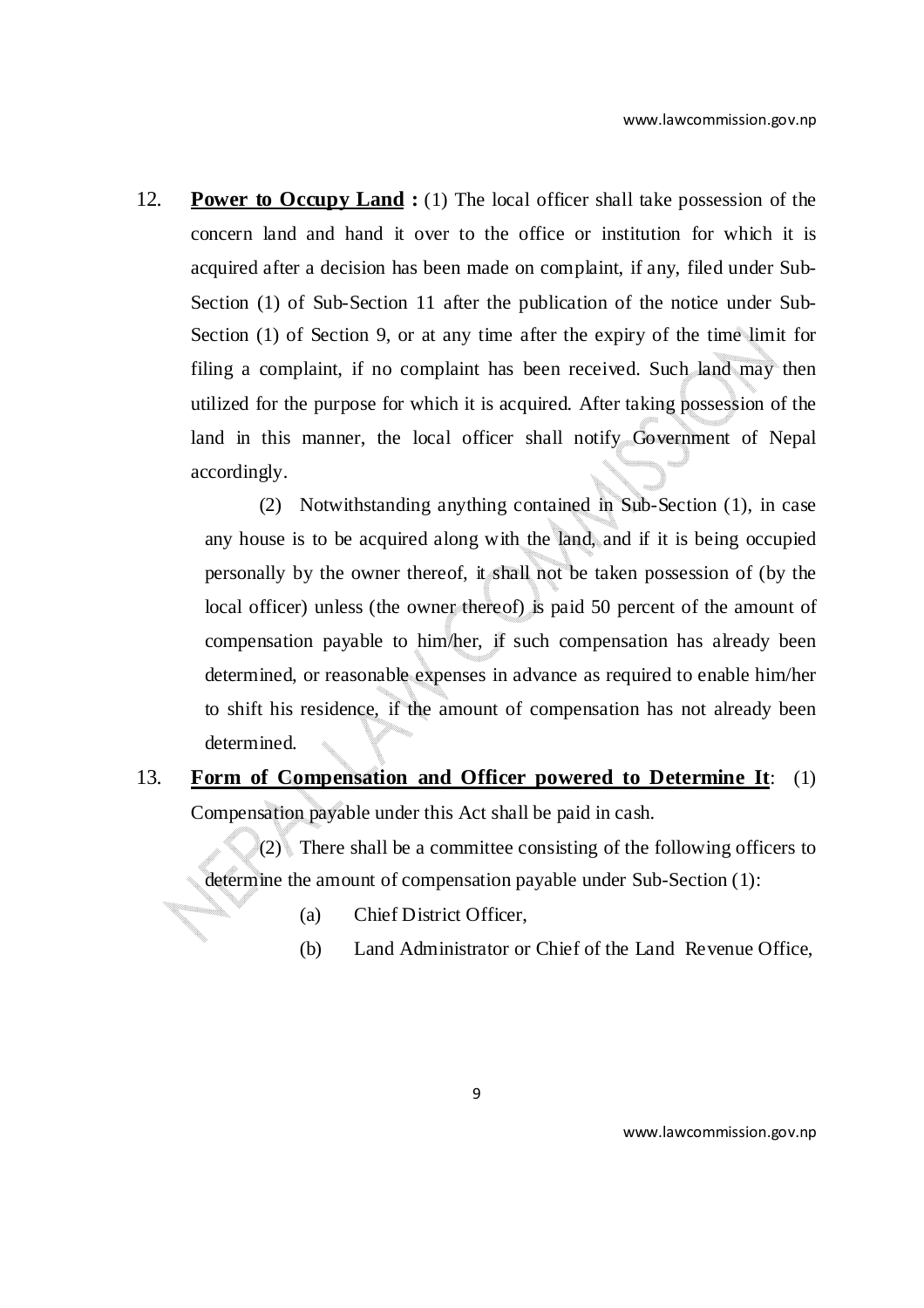- (c) The Project-in-chief, if the land has been acquired for a project, and if it has been acquired for any other purpose, an officer designated by the \*Chief District Officer,
- (d) A representative of the District Development Committee .

(3) Notwithstanding anything contained in Sub-Section (1), the amount of compensation may be determined separately in the case of persons whose land is wholly acquired, and of those whose land is partially acquired.

- 14. **Allotment of Other Lands in Exchange :** In case any person whose land is wholly acquired under this Act wants to obtain compensation in the form of land elsewhere, Government of Nepal may, in exchange for such land, allot him/her any waste land, or land belonging to itself, or any other land which it is going to allot or sell in accordance with prevailing Nepal law, if available.
- 15. **Compensation for Guthi lands :** In the case of Guthi lands acquired under this Act, compensation shall be paid inaccordance with the provisions of the Guthi Corporation Act,1976.
- 16. **Criteria to be Considered While Determining Compensation:** (1) The Compensation Fixation Committee shall take the following criteria into consideration while determining compensation for lands to be acquired for Government of Nepal, Local Bodies, and institutions fully owned by Government of Nepal.
	- (a) The guidelines issued by Government of Nepal from time to time in respect to the fixation of compensation and,

l

<sup>♣</sup> Amendment by Amending Some Nepal Acts, 2048 (1992)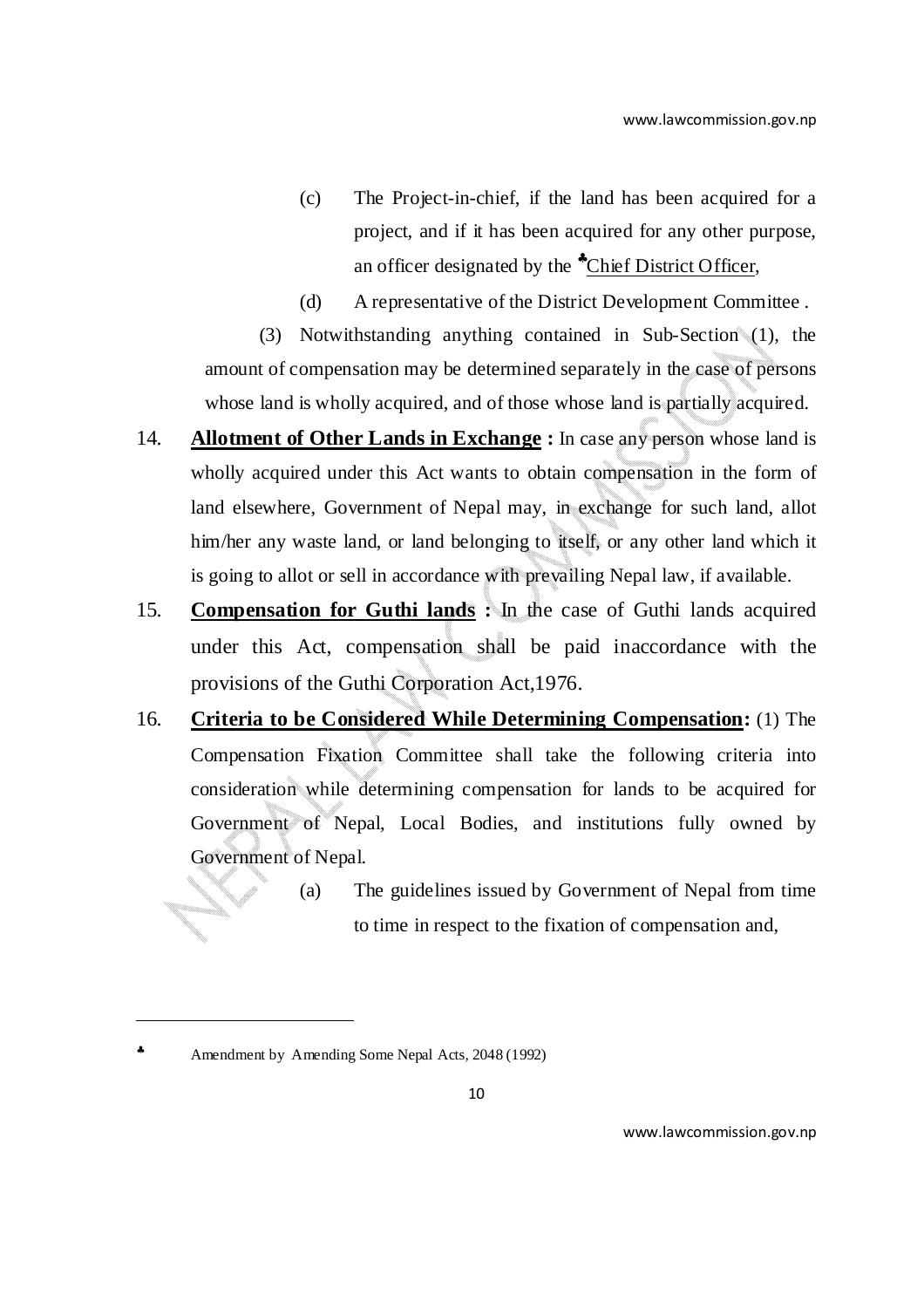(b) The losses suffered by the concerned person as a result of his having been required to shift the residence or the place of his/her business by reason of acquisition of the land.

(2) While determining the amount of compensation for land to be acquired for institutions other than Local Bodies, and institutions fully owned by Government of Nepal, the compensation Fixation committee shall take the following criteria into consideration:

- (a) The price of the land at the time of the publication of a notice of land acquisition under Section 9,
- (b) The Value of the crops, houses, walls, sheds, etc, if any, acquired along with the land,
- (c) The losses which the concerned person will suffer as a result of shifting his/her residence, or the place of his/her business, by reason of the acquisition of his/her land.

### 17. **Determination of compensation for Land Acquired Out of Surplus**

**Land :** Notwithstanding anything contained in Section 16, in case the land to be acquired for Government of Nepal, Local Bodies, or institutions fully owned by Government of Nepal happens to be part of the land taken excess of the ceiling on landholding prescribed in the Lands Act, 1964 the amount of compensation therefor shall not exceed the amount payable under the Lands Act, 1964.

18. **List of Persons Entitled to Compensation and Complaints against it :** (1) On the basis of the applications received within the time-limit prescribed in the notification issued under Section 9, the local officer shall prepare a list of persons entitled to compensation, and issue a notice accordingly for the information of the concerned persons.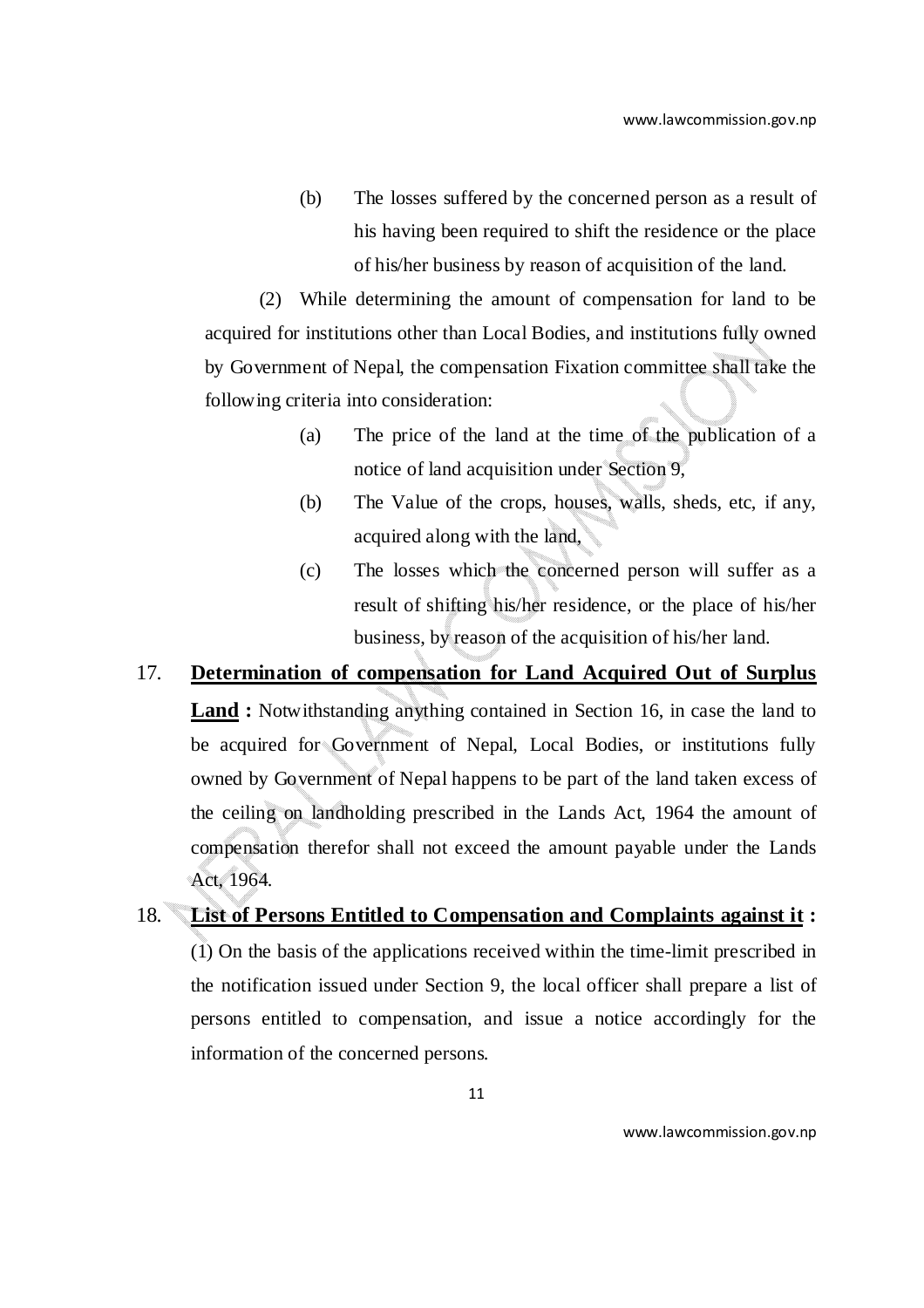(2) A person who is not satisfied with the list contained in the notification issued under Sub-Section (2) may file a complaint with the ♣Ministry of Home Affairs, the Government of Nepal within fifteen days after the publication of such notification.

(3) In case any complaint filed under Sub-Section (2) relates to questions other than those involving a dispute over ownership or possession, the ♣Ministry of Home Affairs, the Government of Nepal shall dispose of the same ordinarily within fifteen days. But in case such complaint concerns a dispute over ownership or possession, no Action shall be taken thereon, and a notice stating that compensation shall be paid to the person who establishes his/her title through the final decision of the court shall be served on to the concerned persons. Such notice shall also indicate the name of the office which will hold custody of the amount of compensation.

(4) The person who establishes his/her claim on the basis of the final decision pronounced by the court on a case relating to dispute over ownership or possession, shall receive the amount kept in custody, under Sub-Section (3) within two years after such final decision. In case such person fails to receive the amount kept in custody after the expiry of that time-limit, it shall be credited to the Consolidated Fund.

19. **Notice to be Given After Fixation of Compensation :** After the Compensation Fixation committee has determined the amount of compensation, the Chief District Officer shall notify Government of Nepal accordingly.

 $\overline{a}$ 

<sup>♣</sup> Amendment by Amending Some Nepal Acts, 2048 (1992)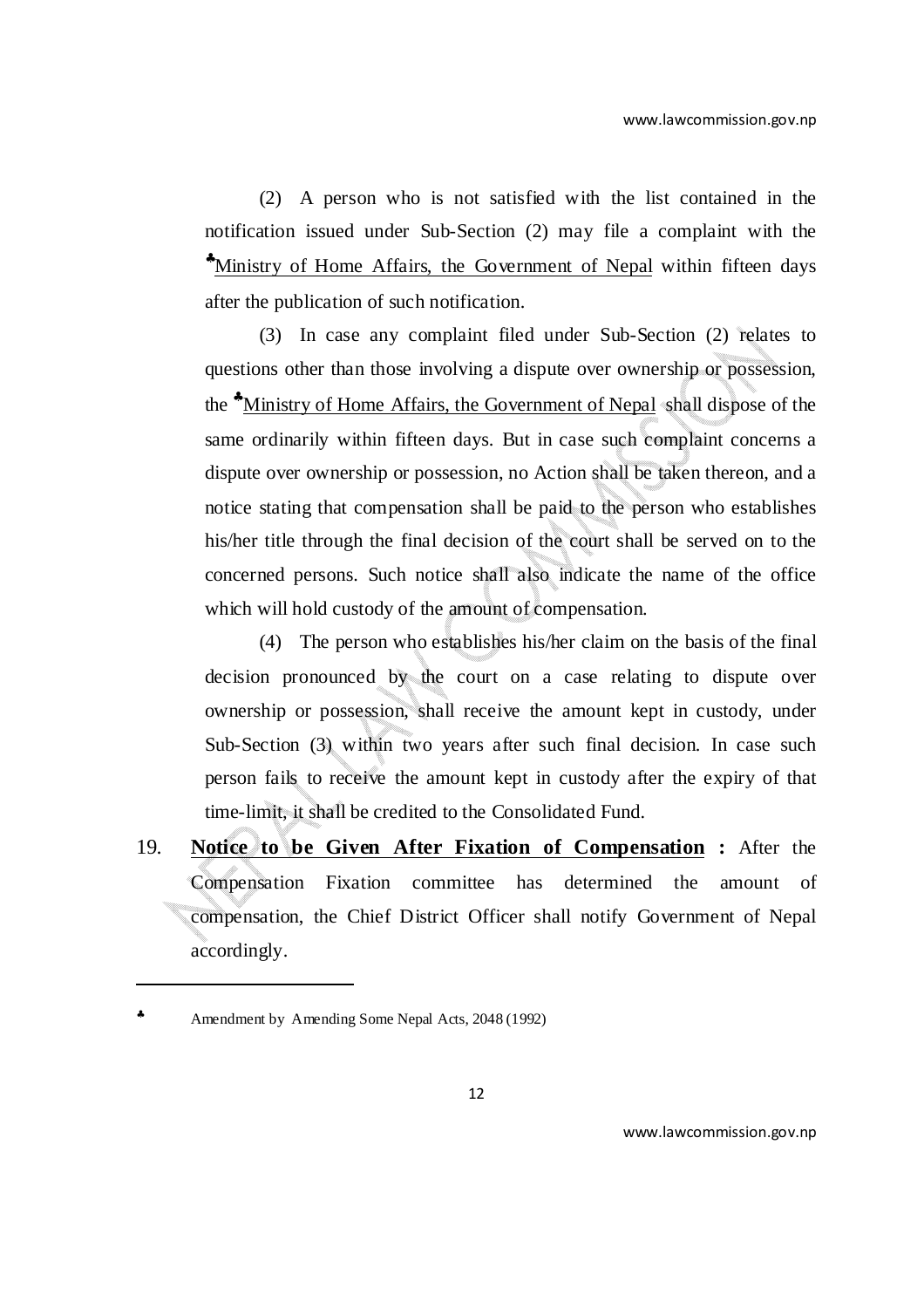- 20. **Compensation to be Obtained by Tenants :** In case the land to be acquired under this Act is a tenancy holding, \*fifty percent of the amount of compensation payable for such land shall be obtained by the tenant. Provided that in case a house constructed by the tenant with the consent of the landowner is also acquired, the tenant shall receive the entire amount of compensation paid for such house.
- 21. **Arrears Due to the Government may be Deducted from compensation :** In case any amount of land or other tax levy is due from the concerned person at the time of payment of compensation for his/her land, it may be deducted from such compensation.
- 22. **Devolution of Ownership :** After any land has been taken possession of (by the local Officer) under Section 12, the ownership thereof shall accrue to Government of Nepal or to any institution for which the land has been acquired.
- 23. **Transfer of Title and Adjustment in Land of Record Revenue Register:** (1) Within fifteen days after taking possession of land ownership of which has accrued to Government of Nepal or any institution under Section 22, the local officer shall write to the office possessing records of such land to effect the transfer thereof to Government of Nepal, or to the concerned institution, as the case may be, after removing entries thereof in the land Revenue records and such office shall do so, and notify the local officer and the outgoing landowner accordingly as early as possible.

 $\overline{a}$ 

Amendment by Amending Some Nepal Acts, 2055 (1998)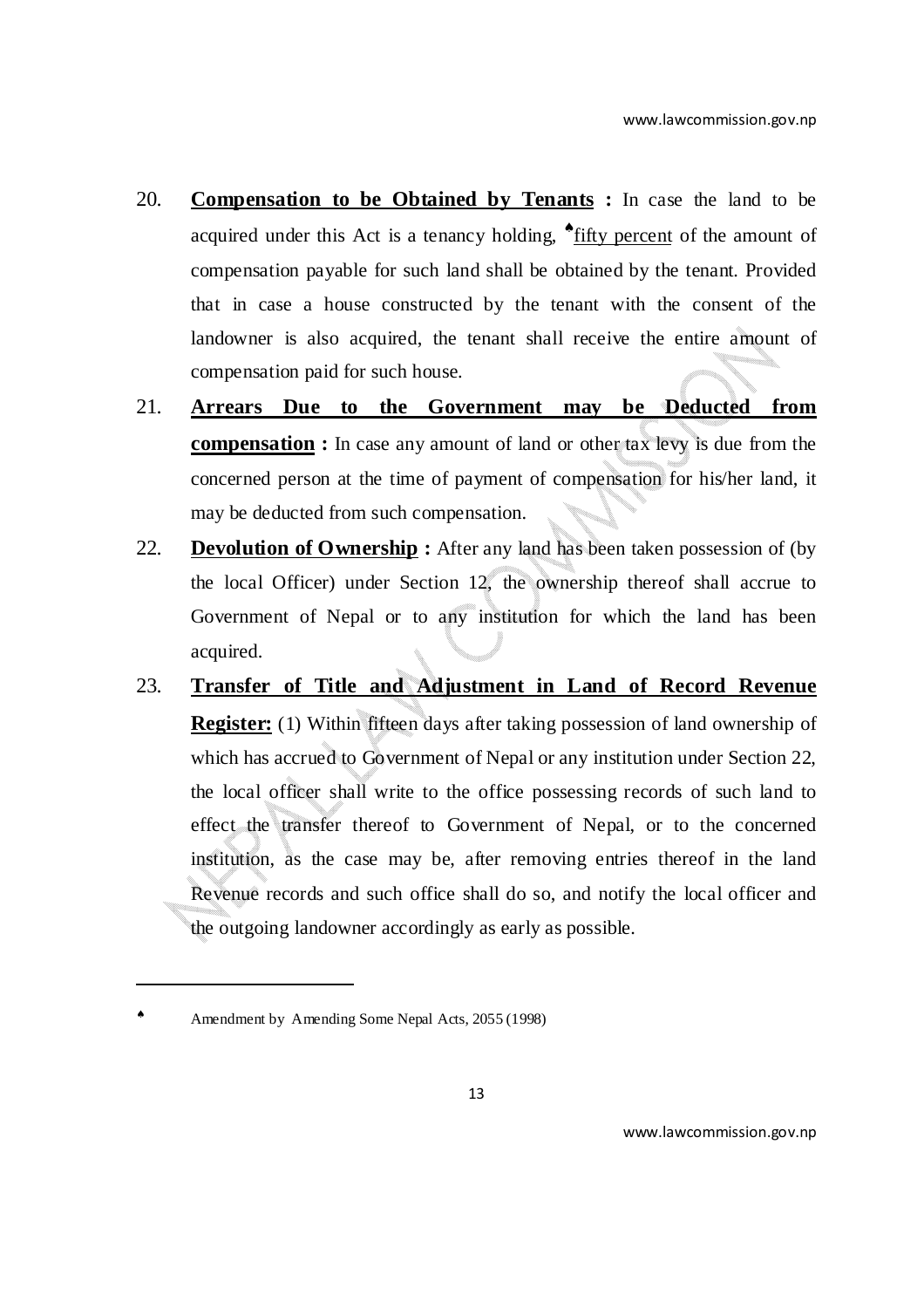(2) Adjustment in records and transfer of title to the land shall be deemed to have been of feted from the date of accruement of ownership thereof, irrespective of the date on which removal or transfer has been Actually been effected.

(3) In case the records of lands acquired under Nepal law in force immediately before the commencement of this Act do not appear to have been adjusted, those shall be deemed to have been *ipso facto* adjusted after the commencement of this Act.

# 24. **No Effect on Circumstances Existing Prior to transfer of Ownership :** (1) In case any land or other tax is due from the expropriated landowner still the day preceding the accruement of ownership of his land to Government of Nepal or to any institution under this Act, this section shall not adversely affect to recover such arrears from him/her even after the trans of ownership of his/her land.

(2) In case any tenancy holding is acquired, nothing contained in this section shall be deemed to have affect the right of the expropriated landowner to initiate Action to recover arrears of *kut* rent due from the tenant for the period preceding the acquisition.

25. **Special Powers to Acquire Land in Special Circumstance:** (1) In case it becomes urgently necessary for Government of Nepal to acquire any land to maintain transport or communication facilities, or to ensure safety of life and property against extensive damage, or to protect any other public property in the event of sudden diversion of the course of any river, or any natural disaster, or any other extraordinary circumstances, it may, notwithstanding anything contained elsewhere in this Act, order the local officer to initiate Action for the acquisition of such land after making a decision to that effect.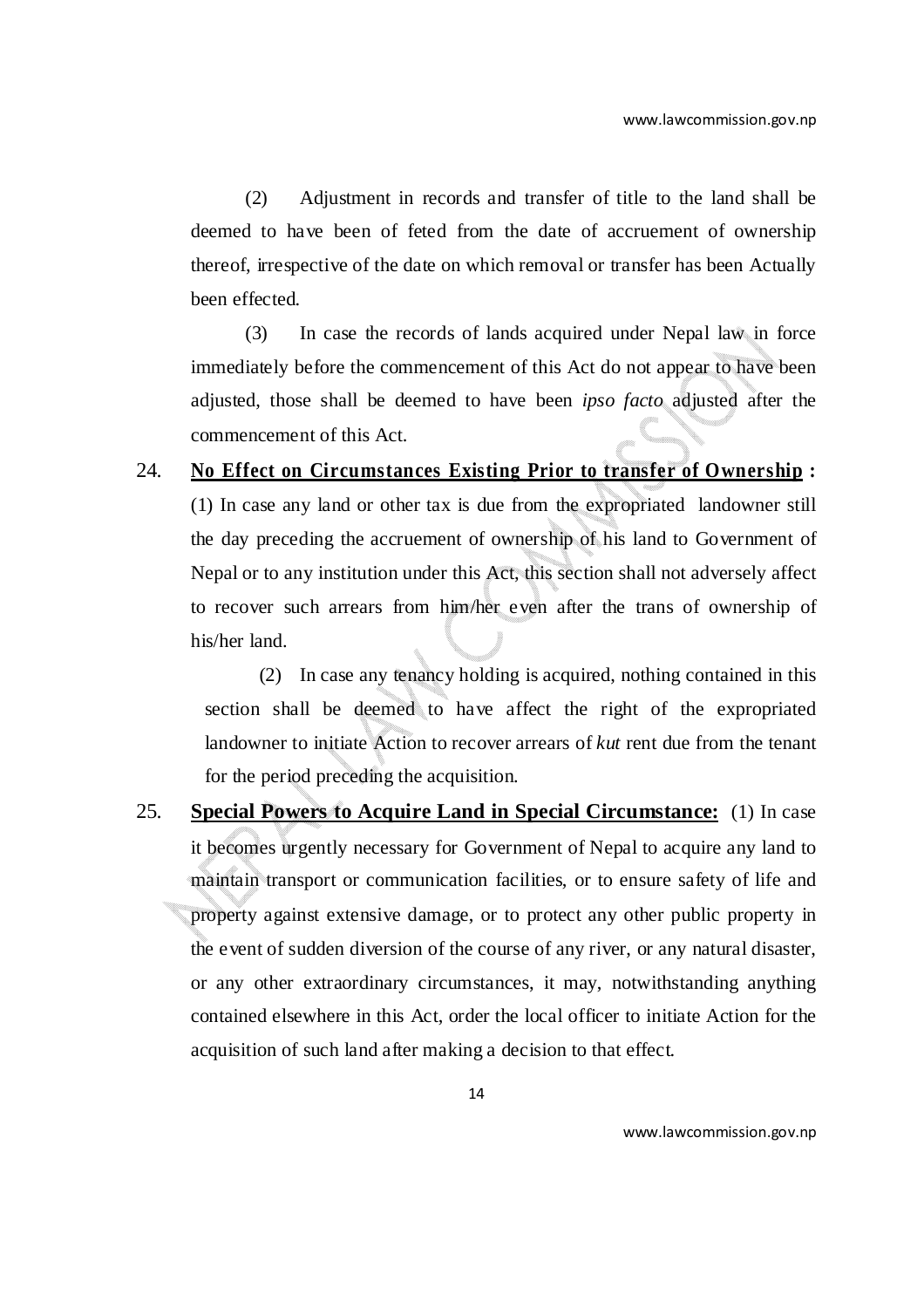(2) In relation to the land to be acquired for the purpose of as mentioned in Clause (1), the local officer shall issue a notice for the information of the concerned person, containing such particulars as mentioned in Sub-Section (1) as are available. Such notice may be issued in any form he/she may deem appropriate, after being satisfied that the concerned persons will be informed of it as early as possible.

(3) The local officer may occupy land at any time after the issue of a notice under Sub-Section (2), and the ownership of Government of Nepal over such land shall be effective from the date of the occupation of such land.

(4) In case any crop, tree, house, or wall standing on the land to be acquired under this Section is acquired along with the land, the concerned person shall be paid compensation therefor.

(5) Compensation for land to be acquired under this Section shall be determined by the Compensation fixation committee formed under Section 13.

(6) Except in case relating to the amount of compensation, no complaint against the acquisition of land shall be entertained.

(7) Any person who is not satisfied with the amount of compensation may file a complaint with the \*Ministry of Home Affairs, the Government of Nepal within fifteen days from the date of the issue of the notice of fixation of compensation, and, in such cases, the decision of the ♣Ministry of Home Affairs, the Government of Nepal shall be final.

(8) In regard to the removal of entries in the land revenue records of lands acquired under this Section, the local officer shall take Action on the

 $\overline{a}$ 

<sup>♣</sup> Amendment by Amending Some Nepal Acts, 2048 (1992)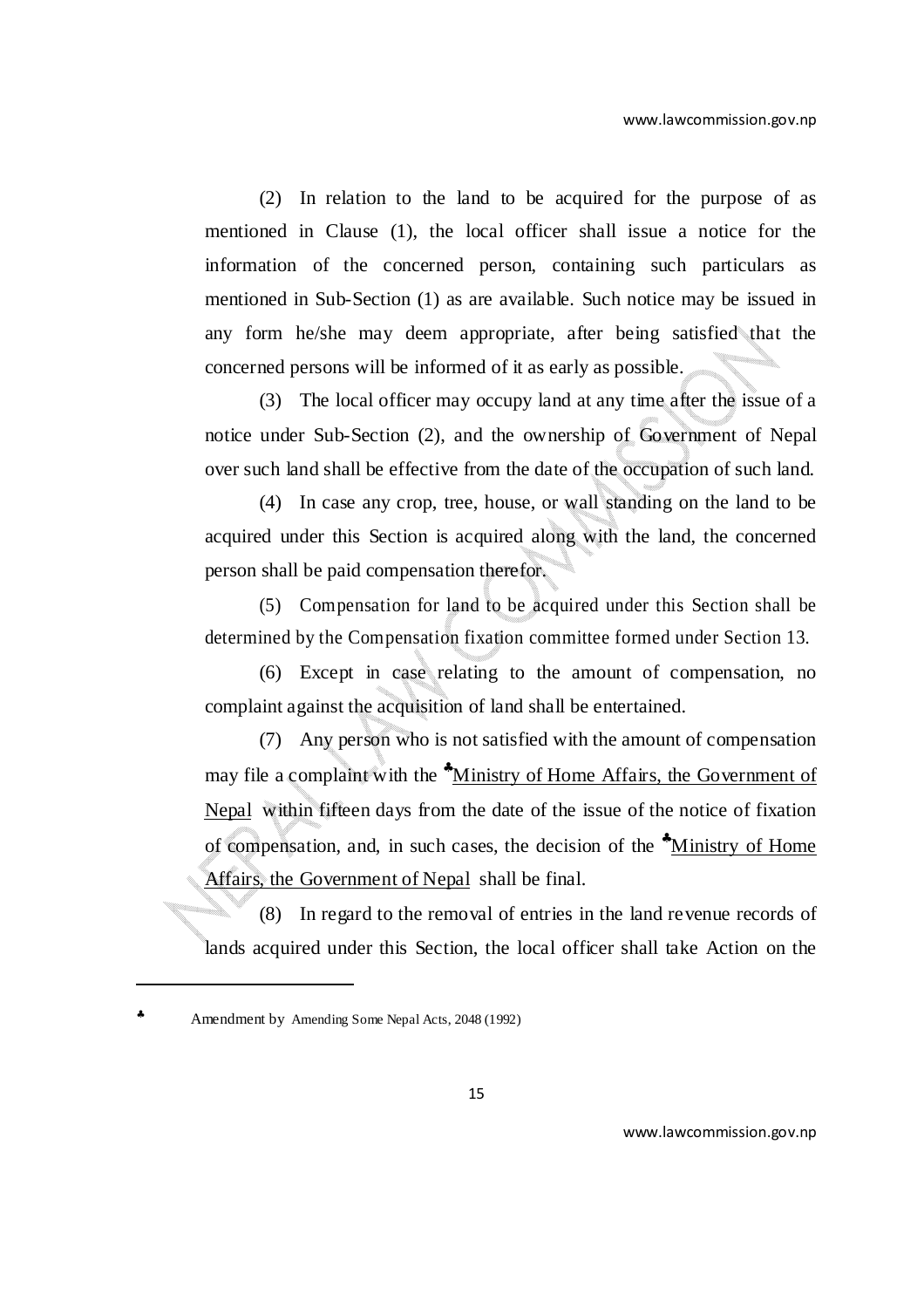basis of the procedure indicated in Section 23. The provisions of Section 24 shall also be applicable to such lands.

- 26. **Consent of Landowner :** In case Government of Nepal has already used any land for any public purpose, compensation payable for such land, even if it has not been acquired in accordance with the provisions of this Act, may be determined under this Act, provided that the concerned landowner gives his consent to do so. Such land shall be deemed to have been acquired under this Act after compensation has been determined in this manner.
- 27. **Acquisition of Land Through Negotiations :** Notwithstanding anything contained elsewhere in this Act, Government of Nepal may acquire any land for any purpose through negotiations with the concerned landowner. It shall not be necessary to comply with the procedure laid down in this Act while acquiring lands through negotiations.
- 28**. Power to Acquire Land for Diplomatic Missions and International Agencies :** (1) lands may be acquired under this Act for the use of diplomatic missions, including consulates, and of international agencies.

(2) Compensation for lands to be acquired under Sub-Section (1) shall be determined in accordance with Sub-Section (2) of Section 16.

- 29. **Acquisition of Land Along with Buildings, etc :** In case the concerned person submits an application requesting that all crop, trogon, walls, buildings, etc., located on the land which is to be acquired under this Act also be acquired, Action shall be taken accordingly .
- 30. **Power of Government of Nepal to Take Decision Not to Acquire**  Lands: (1) At any stage of the proceedings already started for the acquisition of land under this Act, Government of Nepal may decide not to acquire the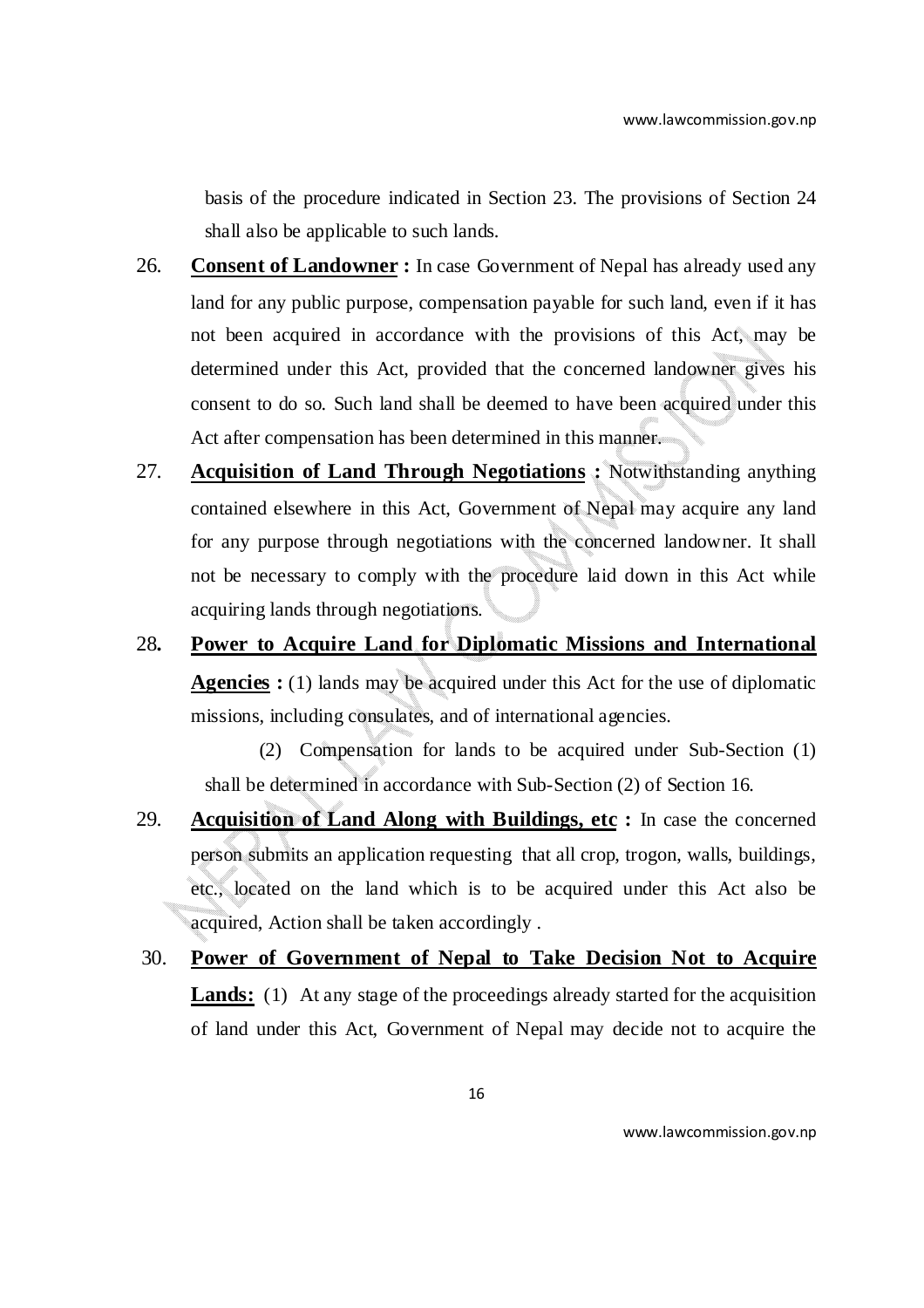same, and, in such case, the local officer shall affix a notice under Sub-Section (2) of Section for the information of the concerned persons.

(2) Irrespective of whether proceedings in respect to the acquisition of lands are staged, if any losses are suffered as a result of preliminary Action initiated under Section 6, the officer responsible for such Action shall determine the amount of compensation under Section 7, where it has not already been paid.

- 31. **No Tenancy Right on Land Given to Others for Cultivation:** Government of Nepal or any institution may let any land acquired under this Act for cultivation to nay person on contrAct until it is used for the purpose for which it has been acquired. Such cultivator shall not be entitled to the tenancy rights according to current Nepal law by virtue of cultivation of such land .
- 32. **Confiscation of Building constructed or crops Grown Without Permission** : (1) After the ownership of land acquired under this Act by the Government of Nepal, or any institution, no person shall construct any building, shed, wall, etc, on such land, or cultivate without the written approval of Government of Nepal or the concerned institution.

(2) In case any person constructs any building, shed, wall, etc., or cultivates the land in contravention of Sub-Section (1), Government of Nepal or the concerned institution, may confiscate such structure, or the crop grown on the land, without paying compensation.

33. **Land Acquired for Purpose may be be used for Another purpose :** In case the land, acquired for the Government of Nepal or on institution fully owned by the Government of Nepal pursuant to this Act, is not required for that purpose as it was acquired or there remains surplus land upon using it for that purpose, the Government may use such land for public purpose and the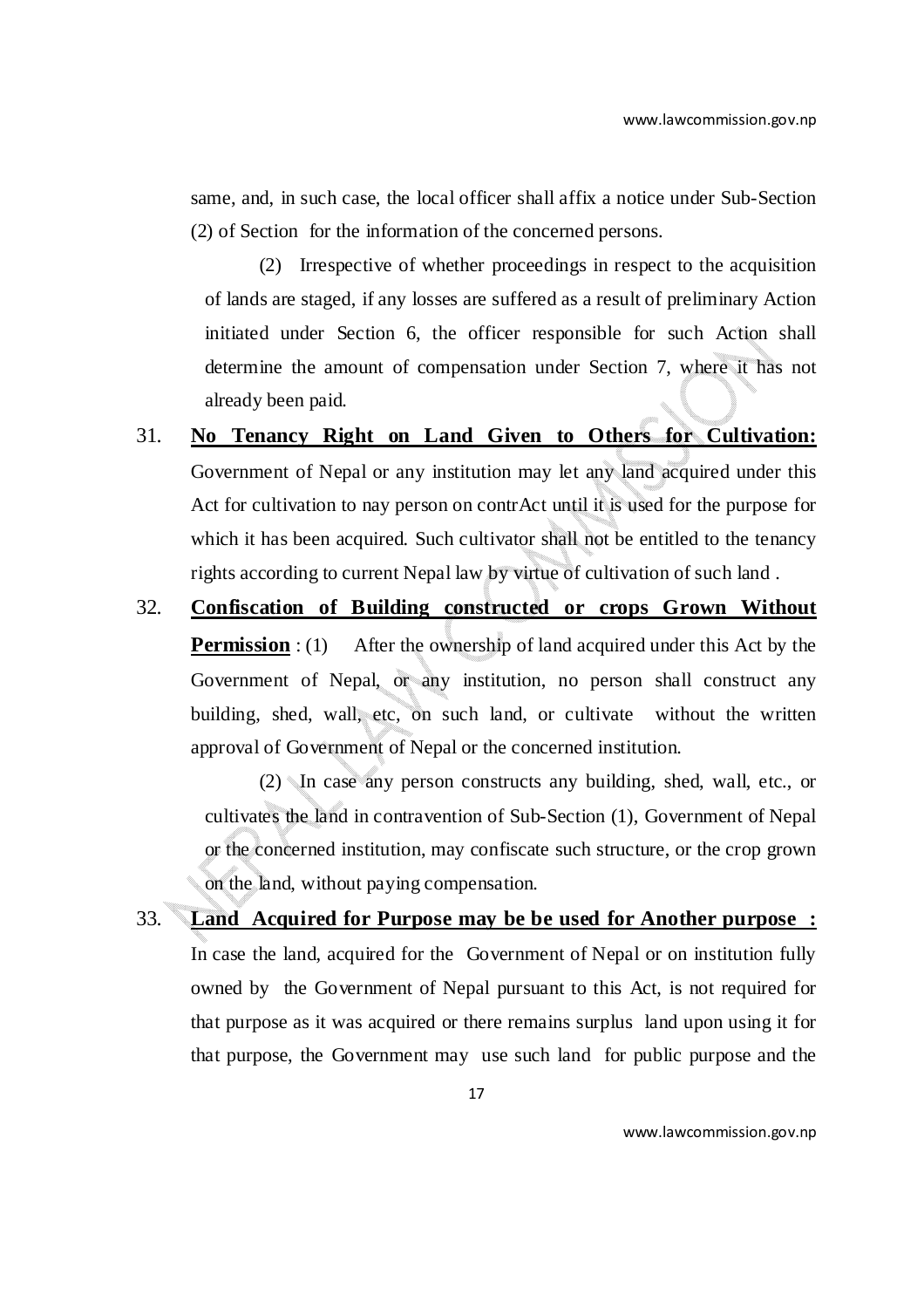institution may use such land in of the activity as mentioned in Sub-section (1) of Section 4.

34. **Land found Unnecessary to be Returned to Expropriated Landowner:** (1) If any land acquired pursuant to this Act is found unnecessary for the purpose for which it has been acquired, or there remains surplus land upon using for such purpose, it shall be returned to the expropriated land-owner, unless it is otherwise utilized by Government of Nepal or an institution fully owned by it under Section 33.

(2) In case any land, acquired under this Act for any institution other than one fully owned by Government of Nepal is not utilized for the purpose mentioned in the agreement executed under Sub-Section (2) of Section 4, such land shall be returned to the expropriated landowner.

(3) Notwithstanding anything contained in Sub-Sections (1) and (2), no land shall be returned under this Section unless the expropriated landowner has refunded the amount of compensation paid for such land under this Act.

(4) The local officer shall return the land on refund of compensation and additional amount by the expropriated landowner under this Section.

(5) After land has been returned to the expropriated landowner, the local officer shall direct the appropriate office in writing to update the record accordingly in the name of the landowner, and the appropriate office shall then Act and notify the same to the local officer.

35. **Power to Sell Land Which Has Been Acquired :** In case the expropriated landowner refuses to get back the land under Section 34, or is not traced, it may be sold to any other person.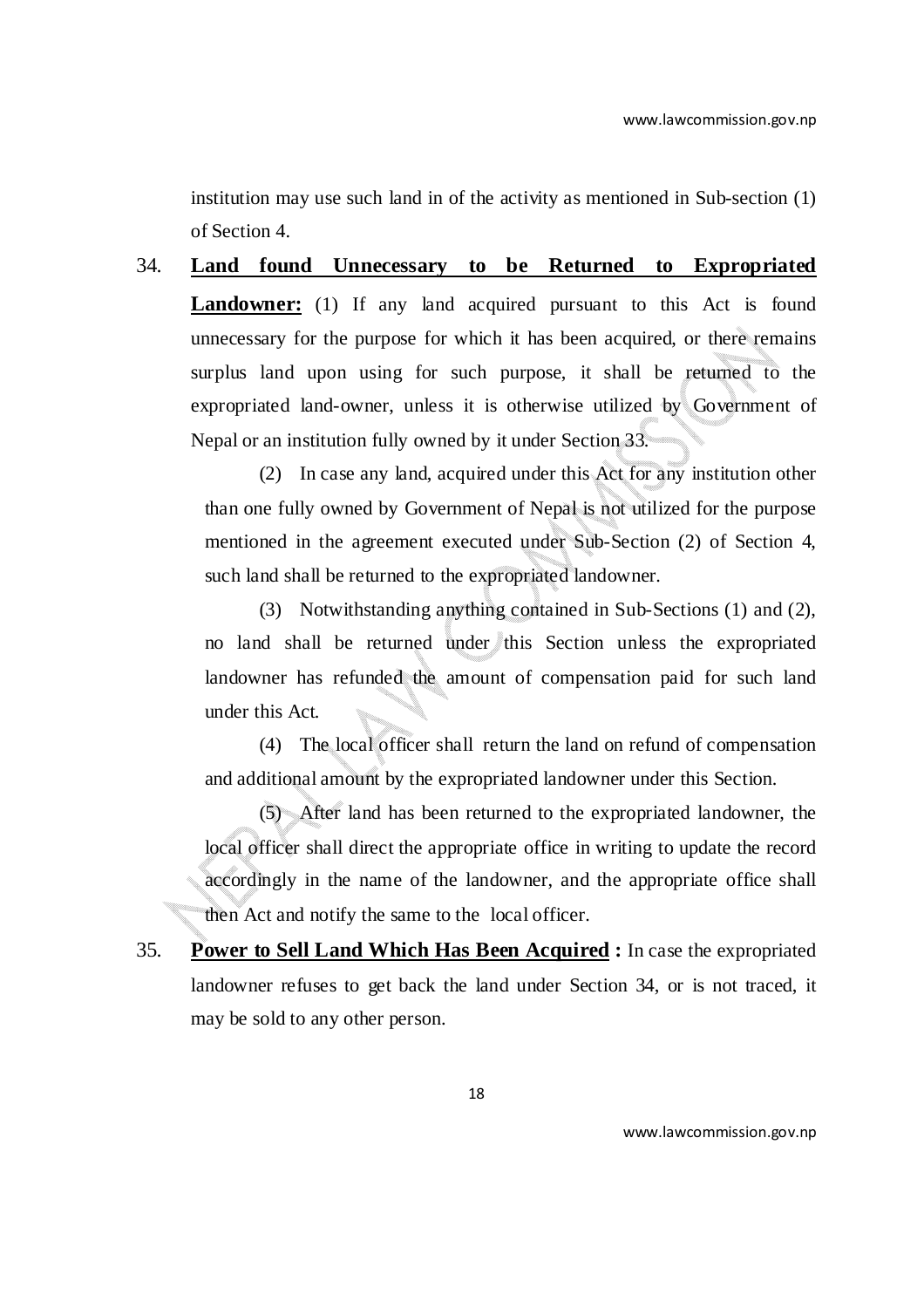#### 36. **Goods Not to be Returned If Not Lifted Within prescribed Time-**

**Limit**: In case the person permitted to lift the crop, tree or building or wall constructed on the land in accordance with the different provisions of this Act fails to do so with the prescribed time limit, the local officer may impound the same, and no claim by such person to such crops, trees, house, or wall shall be entertained.

- 37. **Compensation to be Received within prescribed Time-Limit :** In case the concerned person fails to receive compensation within the time limit prescribed for the purpose under the different provisions of this Act, or refuses to accept it, the local officer shall issue a notice prescribing a final time-limit of three months for receiving such compensation. In case the concerned person fails to receive compensation even with in such time-limit, he/she shall not be entitled to any compensation.
- 38. **Local Officer to Provide Assistance :** Any officer who is empowered under this Act to perform any Action may request ...........<sup> $\times$ </sup> the chief district officer, or the police for assistance in the course thereof, and in that event, .............<sup>×</sup> the Chief District Officer, or the police shall provide assistance.
- 39. **Penalties :** (1) In case any person opposes or obstructs any Action being taken under Section 6, or uses force the persons who are taking such Action, or assaults them, or destroys any equipment installed or erected, or erases or damages any marker or map installed or made in the course of such Action,

 $\overline{a}$ 

<sup>×</sup> Deleted by Amending Some Nepal Acts, 2048 (1992)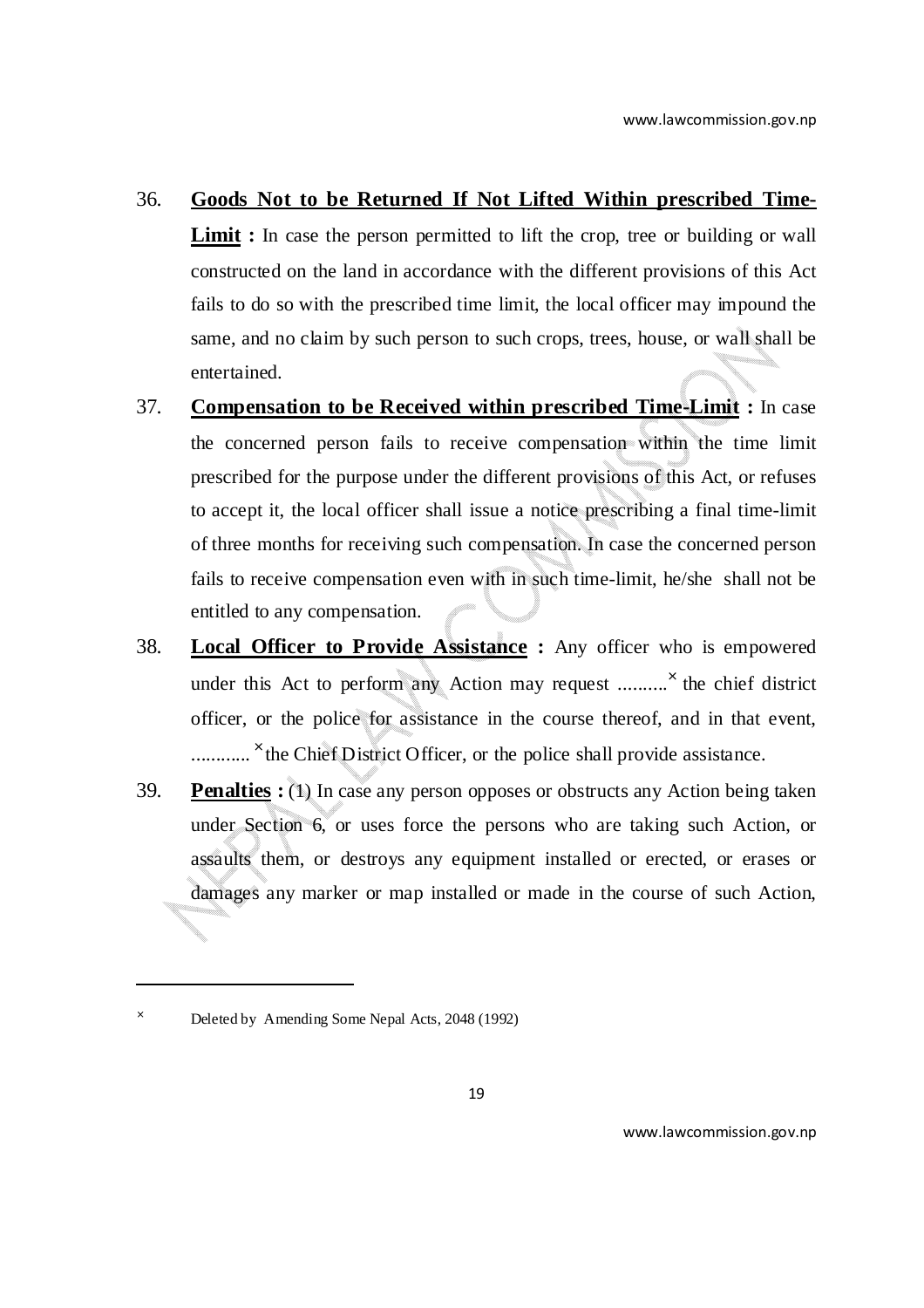he/she shall be punished with a fine not exceeding one thousand rupees, or with imprisonment for a term not exceeding one month, or with both.

(2) In case any person opposes or obstructs or creates disturbances which affixing the Notice he/she shall be punished with fine not exceeding Rs. 1,000.

(3) In case any person opposes or obstructs or creates disturbances while occupying the land by the local officer under Sub-Section (3) of Section 25, he/she shall be punished with a fine not exceeding Rs. 1,000, or with imprisonment for a term not exceeding one month, or with both.

40. **Authority to Hear Cases and Appeals :** (1) The original jurisdiction in respect to offenses punishable under this Act shall be in the Chief District Officer.

(2) Appeals against any decision made by the Chief District Officer under Sub-Section (1) shall be entertained \*in Court of Appeal within thirtyfive days.

- 41. **Government of Nepal to be the Plaintiff :** Government of Nepal shall be the plaintiff the in all case filed under this Act.
- 42. **Power to Frame Rules :** Government of Nepal may frame Rules to implement the objectives of this Act.

 $\overline{a}$ 

<sup>♣</sup> Amendment by Amending Some Nepal Acts, 2048 (1992)